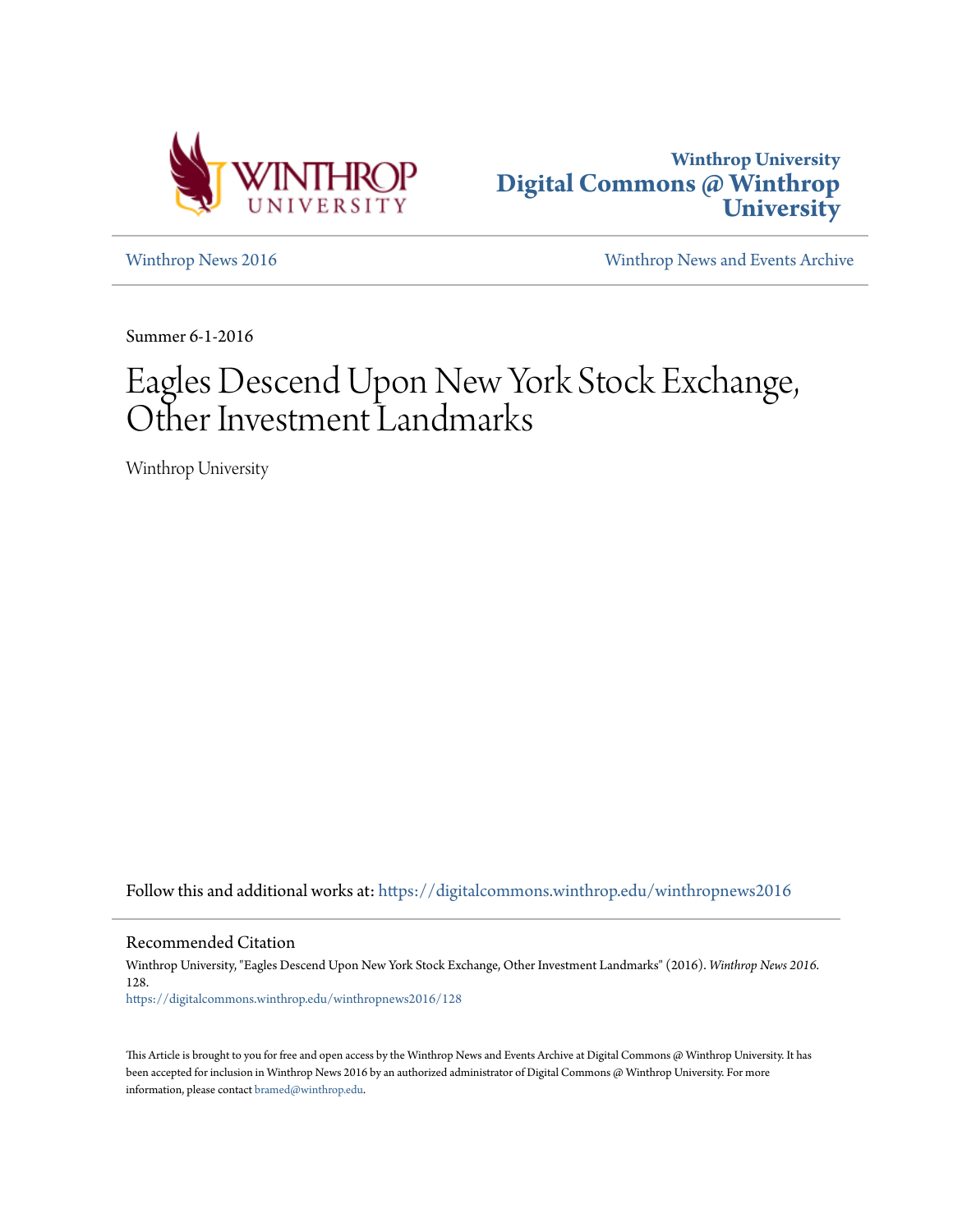EMAIL WINGSPAN BLACKBOARD MAP SITE O PEOPLE



**ABOUT ADMISSIONS & AID ACADEMICS STUDENT**

**C** SHARE 上级车。

All News

Archives

RSS News Feeds

Winthrop in the News

## **AFFAIRS ATHLETICS GIVING** 06/01/2016 **Eagles Descend Upon New York Stock Exchange, Other Investment Landmarks**





ROCK HILL, SOUTH CAROLINA — Front row seats to the closing bell at the **New York Stock Exchange**, witnessing an Initial Public Offering (IPO) at **NASDAQ**, conversations with Wall Street employees who are also Winthrop University alumni—all in a week's work for students in Winthrop's Financial Markets Seminar course.

Assistant Professor of Finance Philip Gibson, Associate Professor of Accounting Antonia Berbrick and Professor of Accounting Charles Alvis led nine business administration students on a whirlwind trip of New York City last month for the class. Through lectures, panel discussions and a week-long seminar series in the Big Apple, students received a firsthand glimpse of the business world and the inner workings of the country's capital markets. They also visited companies like Russell Investments and BlackRock.

Graduate student **Kenneth Blackwell**, of Rock Hill, said he couldn't pass up this trip, especially with this interest in financial markets.

"Whether an organization is targeting expansion or

capital restructuring, our capital markets and New York's Wall Street are the backbone of financial availability," he said. "This trip exposed us to the epicenter of all this."

While a highlight of the trip for him was the New York Stock Exchange and the NASDAQ visits, Blackwell also enjoyed meeting with fellow alumni working on Wall Street, visits that he called "exciting and encouraging."

"I believe the best real-world application is recognizing the interconnectedness of small items to big pictures," he said. "Even though the sheer scale of everything you witness on that trip and on Wall Street in general are seemingly huge, unchangeable measures, they're all driven by the day-to-day transactions of the business."